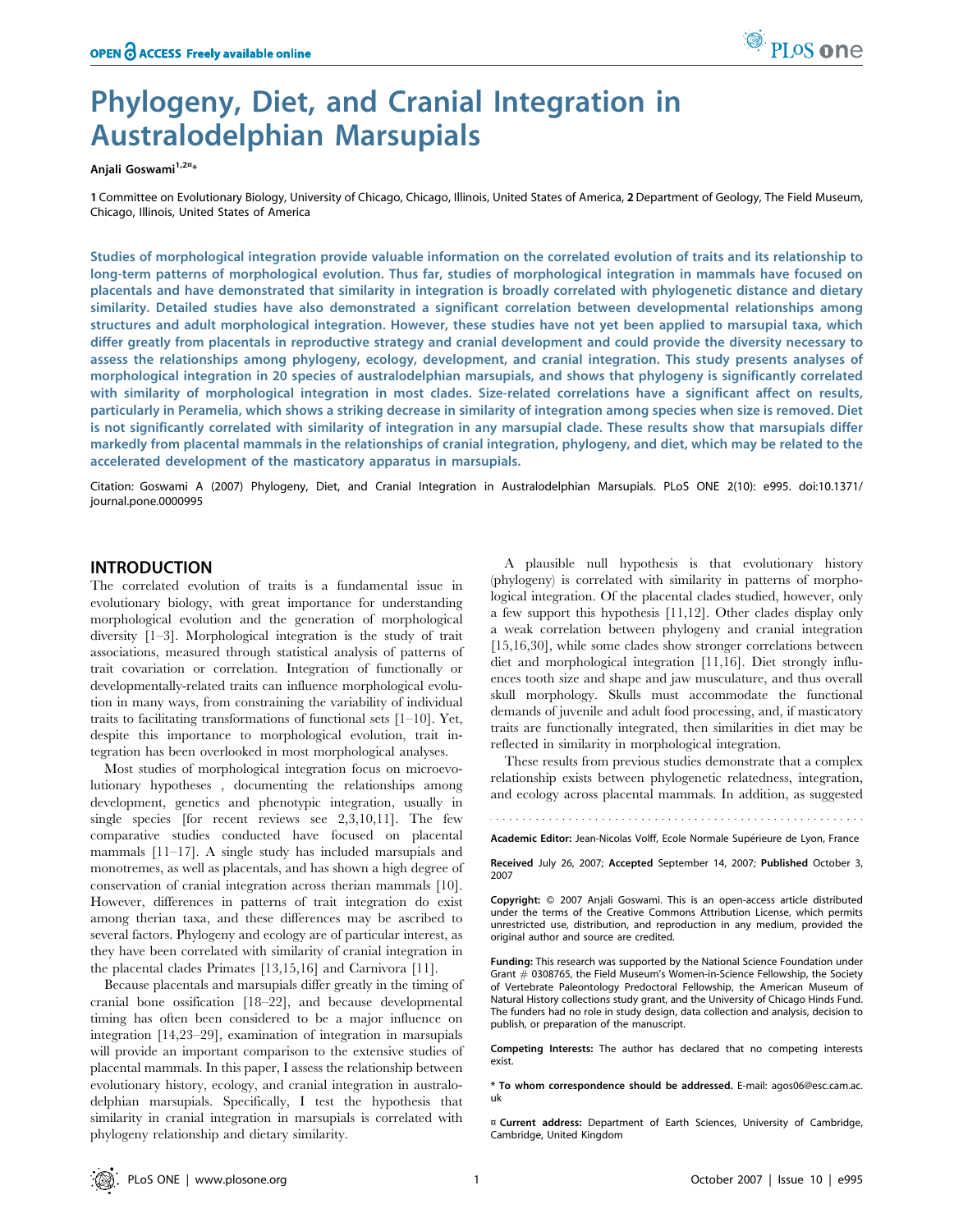by Steppan [31], disparate microevolutionary and macroevolutionary processes may manipulate morphological integration. While it is clear that evolutionary history is related to morphological integration to some extent, it is not understood how general this relationship is, nor how significant patterns of integration are in morphological evolution.

As noted above, examination of morphological integration in marsupials is particularly important, because of the striking differences in the timing of cranial bone development between marsupials and placentals. Ossification of the anterior masticatory apparatus (premaxilla, maxilla, and dentary) is accelerated in marsupials relative to placentals. This heterochronic shift is related to the unique marsupial reproductive pattern in which neonates are birthed after a short gestation period and complete their early development attached to the teat [22]. If this early ossification and use of the masticatory apparatus influences the developmental integration of those bones, it may also affect potential functional integration related to adult diet. Therefore, this study of morphological integration in marsupials will provide the data to assess, in comparison with placental mammals, how heterochrony may be influencing morphological integration. Comparisons among marsupial and placental mammalian clades thus provides an opportunity to isolate three of the factors (phylogeny, ecology, and development) that have often been invoked as influences on morphological integration and morphological evolution.

## MATERIALS AND METHODS

#### Data collection

Cranial landmarks were captured using an Immersion Microscribe  $G2\times3-D$  digitizer. Fifty-seven landmarks were collected across the skull, emphasizing points of certain homology across taxa, such as tripartite sutures. In addition, landmarks corresponding to those in earlier studies also were used, to permit direct comparison with previous results. Landmarks are listed in Table 1 and illustrated in Figure 1 (symmetrical landmarks are displayed on one side only).

Twenty species of australodelphian marsupials were included in this analysis, spanning Dasyuromorphia, Peramelia, and Diprotodontia (Appendix S1). Taxa were chosen due to their morphological convergence with placental groups in which cranial integration has been studied (Phalangeridae on Primates; Dasyuromorphia on Carnivora), their relationship to fossil taxa, not included in this study, that are convergent with placental taxa (Vombatidae to Thylacoleonidae, which are convergent with placental carnivorans), or their unique developmental patterns (Peramelia). As this study focuses on more inclusive clades, only a few congeneric species are included to provide a broad range of phylogenetic relationships. Dasyuridae (native 'cats' and marsupial 'mice') is better sampled than others, due to its taxonomic and ecological diversity and the availability of sufficient specimens in many museum collections, and will be used to examine withinfamily patterns.

Data were collected from 13 to 16 adult specimens per species, for a total of 327 specimens from 20 species, and male and female specimens are as equally represented as possible (Appendix S1). While higher specimen numbers is preferred, many of the taxa of interest are rare, and ten of the largest international collections were visited to attain this sample. A series of rarefaction and bootstrap analyses were conducted to determine that matrix correlation analysis and pairwise trait correlations were stable at these sample sizes [11]. Furthermore, rarefaction analyses also show that matrix correlations between two species decrease with reduced sample size. Therefore, the effect of lower sample sizes, if any, will be to reject real similarity in patterns of integration and to

#### Table 1. Cranial landmarks

| Symbol                | Landmark                                  |  |  |
|-----------------------|-------------------------------------------|--|--|
| <b>PM<sub>v</sub></b> | Premaxilla-Maxilla ventral suture         |  |  |
| PM                    | Premaxilla-Maxilla anterior suture        |  |  |
| <b>Nant</b>           | Nasal-anterior extreme                    |  |  |
| <b>NP</b>             | Nasal-Premaxilla-anterior suture          |  |  |
| CI                    | Canine-lateral extreme                    |  |  |
| Cm                    | Canine-mesial extreme                     |  |  |
| M1                    | <b>Anterior lateral M1</b>                |  |  |
| <b>MRL</b>            | Posterior lateral M2                      |  |  |
| M <sub>1</sub> m      | <b>Anterior mesial M1</b>                 |  |  |
| PalM                  | Palatine-Maxilla ventral suture           |  |  |
| JMv                   | Jugal-Maxilla ventral suture              |  |  |
| <b>JMd</b>            | Jugal-Maxilla dorsal suture               |  |  |
| <b>NF</b>             | <b>Nasal-Frontal suture</b>               |  |  |
| <b>JML</b>            | Jugal-Maxilla-Lacrimal suture             |  |  |
| <b>LFM</b>            | Lacrimal-Frontal-Maxilla suture           |  |  |
| PB                    | Postorbital process of the frontal        |  |  |
| Ba                    | Bulla-anterior extreme                    |  |  |
| Pt                    | Pterygoid-posterior extreme               |  |  |
| PFL                   | Palatine-Frontal-Lacrimal suture          |  |  |
| OAF                   | Orbitosphenoid-Alisphenoid-Frontal suture |  |  |
| <b>BP</b>             | Basisphenoid-Presphenoid suture           |  |  |
| PP                    | Presphenoid-Palatine suture               |  |  |
| JSv                   | Jugal-Squamosal ventral suture            |  |  |
| <b>JSd</b>            | Jugal-Squamosal dorsal suture             |  |  |
| <b>Bp</b>             | Bulla-posterior extreme                   |  |  |
| POcc                  | Paraoccipital process                     |  |  |
| OC                    | Occipital condyle-lateral extreme         |  |  |
| <b>BBB</b>            | Basioccipital-Basisphenoid-Bulla suture   |  |  |
| PF                    | <b>Parietal-Frontal suture</b>            |  |  |
| PO                    | Parietal-Occipital suture                 |  |  |
| <b>PSA</b>            | Parietal-Squamosal-Alisphenoid suture     |  |  |
| <b>PFA</b>            | Parietal-Frontal-Alisphenoid suture       |  |  |

doi:10.1371/journal.pone.0000995.t001

reduce the significance of results, rather than to create false similarity and increase significances. This methodology is thus more conservative and would impact all analyses for phylogeny and diet equally.

#### Data analysis

Analytical methods follow previous studies [10,11], and a brief review of methodology is provided here. Only landmarks from the midline (6) and right side of the skull (26) were used in analyses. Specimens were aligned with Procrustes analysis, using an algorithm written in Mathematica 5.0 (Wolfram Research Inc., Champaign, IL). Scaling, a common Procrustes procedure, was not applied to specimens, to reduce the effect of inducing covariances through Procrustes fitting. Pearson product-moment dot covariances were calculated for individual species in Mathematica 5.0. For some analyses, the first eigenvector, which mainly reflects size, was removed from the covariance matrix prior to matrix correlation analysis. Comparisons among results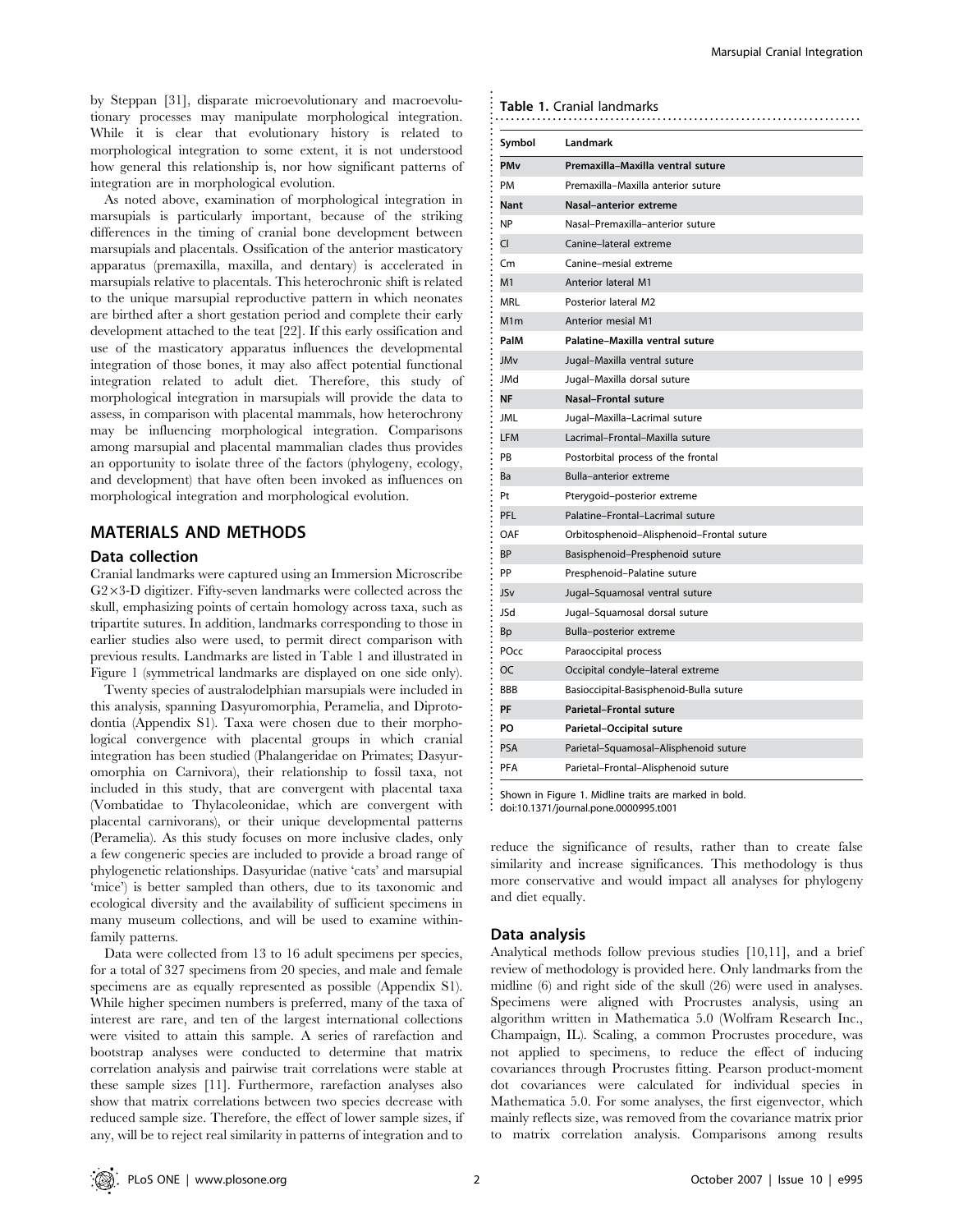

Figure 1. Cranial landmarks, shown on *Echymipera kalubu*. Symmetrical landmarks are shown on one side only. doi:10.1371/journal.pone.0000995.g001

including and excluding the first eigenvector allow us to estimate the role of size in morphological integration, as analyses of these data have shown that the first eigenvector is a proxy for body size (although size still influences the remaining eigenvectors). Trait variance-covariance matrices were converted to trait correlation matrices by dividing covariances by respective variances. These steps produce a  $32\times32$  trait correlation matrix for each species.

Matrix correlation analysis was employed to assess similarity in patterns of morphological integration [11,12,16,30,32]. Trait correlation matrices for each species were compared to that of every other species, using matrix correlation analysis. The matrix correlations between species were used to build the matrix of similarity of integration (hereafter, MSI), which consists of pairwise matrix correlations (Appendix S2). MSI was used to assess the association of phylogenetic relatedness or dietary similarity with similarity in cranial integration. Analyses were conducted at several phylogenetic levels and were restricted to clades with more than five species sampled (Appendix S1): Marsupialia; Dasyuromorphia; Peramelia; Diprotodontia; and Dasyuridae.

#### Phylogeny

To test the relationship between MSI and phylogenetic relatedness, multiple phylogenetic similarity matrices were constructed for all of the taxa examined, using recently published phylogenetic hypotheses [33–43]. Recent phylogenetic hypotheses incorporating the taxa examined in this study differed in the relative placements of the three orders examined in this study. Some studies placed Dasyuromorphia as basal to Peramelia+Diprotodontia [35,36], some placed Peramelia as basal to Dasyuromorphia+Diprotodontia [37], and still others placed Dasyuromorphia and Peramelia as sister groups relative to Diprotodontia [38,39].

There is also a lack of consensus on the relationships within Peramelia. Groves and Flannery [41] recognised two families, Peramelidae (Perameles, Isoodon, and Macrotis) and Peroryctidae (Peroryctes, Microperoryctes, and Echymipera). Szalay [40] placed Macrotis as the nearest outgroup to the rest of the peramelians included in this study, while Westerman et al. [42] also placed Peroryctes outside the remaining peramelians in this study. Each of these competing phylogenetic hypotheses for Marsupialia and for Peramelia was analysed separately to test the relationship between phylogeny and similarity of morphological integration (Fig 2).

For each topology, the patristic distance between each pair of species was calculated. Because a similarity matrix is required for comparison, each patristic distance was subtracted from the maximum value among species (those related only as australodelphian marsupials)+1, such that the most distantly-related species have a value of one and sister taxa have the maximum value. Matrix correlation analysis was used to test the correlation of various phylogenetic distance matrices with MSI. Mantel's test is used to determine the significance of the matrix correlation. Mantel's test randomly reorders the rows and columns of one of the two correlation matrices being compared and recalculates the matrix correlation between the two matrices [44]. This operation was repeated 10,000 times, providing a random distribution of matrix correlations with which to assess the significance of the observed matrix correlation.

An alternative analysis of phylogenetic relationship also was employed. Pairwise similarity of morphological-integration values were averaged for taxa related at various taxonomic levels (single pairs analysis [32]). For example, the matrix correlations between all pairs of species that are related at the genus level are averaged, versus all pairs that are related at the family level but not at the genus level, etc. This analysis was conducted among all species and within individual orders for four taxonomic levels of relationship: infraclass, order, family, and genus. If phylogenetic relatedness is correlated with similarity in morphological integration, average pairwise MSI values should decrease from the generic to the infraclass level. Analysis of variance (ANOVA) was conducted to determine if there are significant differences in similarity of morphological integration across taxonomic ranks.

#### Diet

To test the correlation between MSI and similarity in diet, a dietary similarity matrix was constructed among all taxa, based



Figure 2. One phylogenetic hypothesis for taxa included in this study [37,42]. Alternative phylogenies, with Peramelia basal and with different topologies within Peramelia, were also tested. doi:10.1371/journal.pone.0000995.g002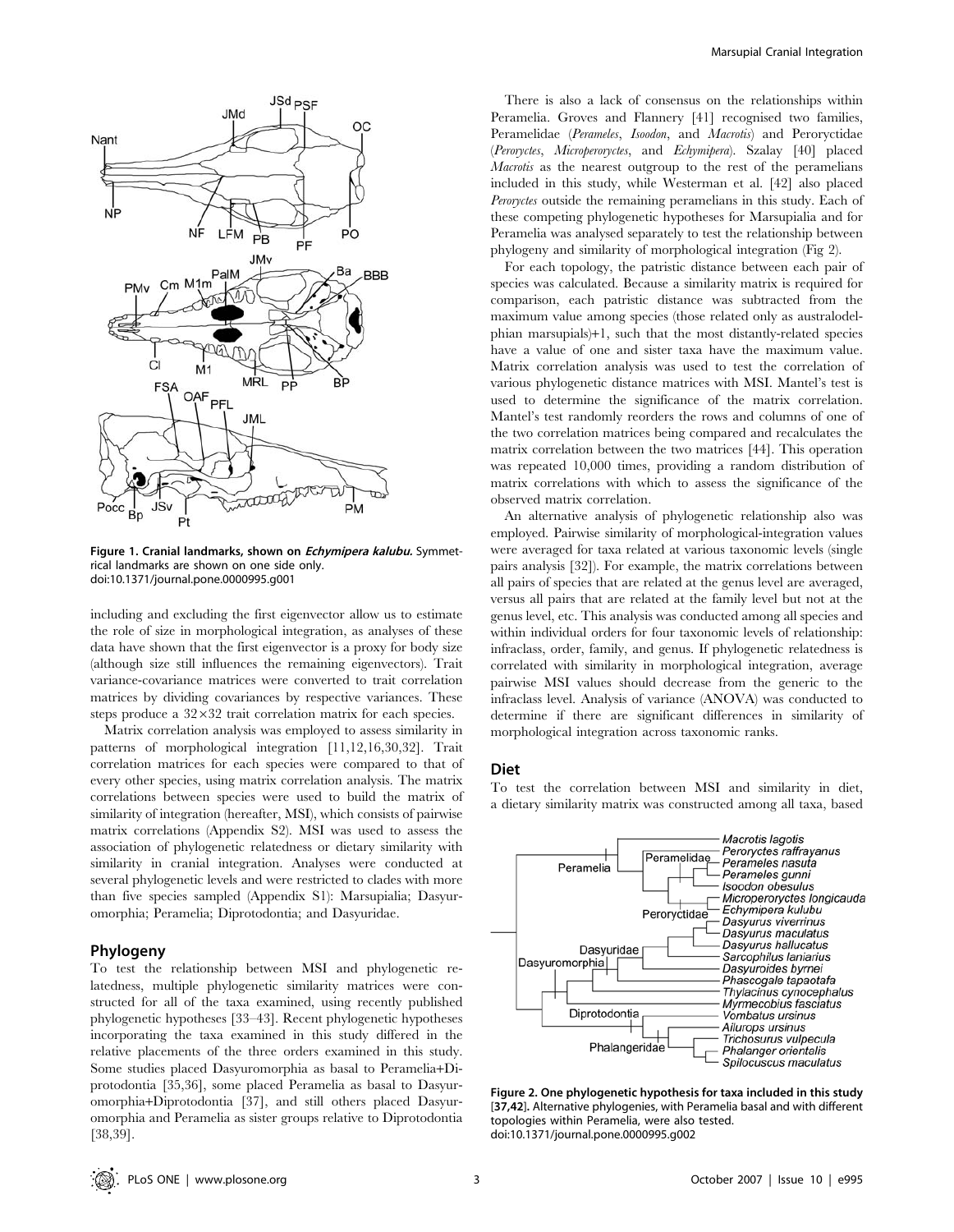

Figure 3. One phylogenetic hypothesis for taxa included in this study [33,34,37,42,43] showing taxa with significant or marginally significant correlations between similarity in morphological integration and phylogeny (P) or diet (D). Taxa labeled in gray do not have enough species sampled in this study for statistical analysis. doi:10.1371/journal.pone.0000995.g003

on the proportion of shared diet between species. This analysis followed the methodology of Marroig and Cheverud [16] for quantifying similarity in diet based on the proportion of shared dietary types. Each species was categorised by the approximate percentage of vertebrates, invertebrates/insects, fruits, and leaves in its diet (Appendix S1). Dietary information was taken from existing literature, using approximated contributions of each category to a species' total diet [45,46].

Dietary similarity between two species was calculated as a sum across the four categories, where each category had a value comprised of the square root of the product of each species' percentage for that particular dietary type [see 11]. This process was repeated for each pair of taxa, resulting in a matrix of dietary similarity. The dietary similarity matrix (hereafter DSM) was then compared to MSI using matrix correlation analysis with Mantel's test for significance.

Phylogenetic relatedness has the potential to complicate the analysis of diet, due to the possibility that more closely-related taxa are more similar in diet because of common ancestry alone. To test for the possible influence of phylogeny, the dietary-similarity matrix was compared to the phylogenetic-distance matrix, using matrix correlation analysis with a Mantel's test for significance. The dietary-similarity matrix was significantly correlated with the node-based phylogenetic-distance matrices using basal Peramelia  $(r = 0.55, p \le 0.001)$ , basal Dasyuromorphia  $(r = 0.56, p \le 0.001)$ , and Dasyuromorphia+Peramelia ( $r = 0.64$ ,  $p < 0.001$ ). Because diet is significantly correlated with phylogeny, the dietary-similarity matrix was regressed against the phylogenetic-distance matrix to isolate diet from phylogeny. The dietary similarity residual matrix (hereafter DSRM) was compared to the original MSI, using matrix correlation analysis with Mantel's test for significance.

## RESULTS

#### Phylogeny

Across all australodelphian marsupials, there was a significant correlation with phylogeny using all topologies (Fig. 3, Table 2). This correlation was statistically robust to the inclusion or exclusion of size. Across the smaller clades examined in this study, however, only Dasyuromorphia and Dasyuridae showed a significant correlation with phylogeny. Peramelia showed a marginally

significant correlation with phylogeny in all three topologies when size was included, but in none when size was removed. Diprotodontia, represented by Vombatidae and Phalangeridae, did not show a significant correlation with phylogeny in the analyses with or without size.

Single pairs analysis was also conducted for each clade (Fig. 4). When size was included, average similarity of integration increased significantly (ANOVA,  $p<0.001$ ) from species related only as australodelphian marsupials (0.77) to those in the same order (0.81), same family (0.86), and same genus (0.90). There were also significant increases in average similarity of integration with closer phylogenetic relationship within Dasyuromorphia (p $<0.001$ ), Peramelia (p $<0.001$ ), and Diprotodontia (p = 0.01). When size was removed, there was no significant relationship between taxonomic rank and similarity in integration across all australodelphian marsupials, although average similarity of integration slightly increased from infraclass (0.53), to order (0.55) to family (0.60), and to genus (0.61). Without size, Dasyuromorphia exhibited a significant similarity increase with phylogenetic relationship  $(p = .001)$ , while Peramelia and Diprotodontia showed

Table 2. Phylogenetic relationship and cranial integration.

|                                      |                | R with   | <b>R</b> without |
|--------------------------------------|----------------|----------|------------------|
| Group                                | <b>Species</b> | size     | size             |
| Marsupialia-Peramelia basal          | 20             | $.55***$ | $.41***$         |
| Marsupialia-Dasyuromorphia basal     | 20             | $.45***$ | $.40*$           |
| Marsupialia-Peramelia+Dasyuromorphia | 20             | $.55***$ | $.42***$         |
| Dasyuromorphia                       | 8              | $.80**$  | $.90**$          |
| Dasyuridae                           | 5              | $.86***$ | $.90**$          |
| Peramelia [41]                       | 7              | $.73*$   | .43              |
| Peramelia [40]                       | 7              | $.71*$   | .43              |
| Peramelia [42]                       | 7              | $.71*$   | .45              |
| Diprotodontia                        | 5              | .86      | .61              |

Results from matrix correlation analysis of phylogenetic distance matrix and matrix of similarity in morphological integration. Asterisks indicate significance at the  $p = 0.05$  level  $(**)$  or the  $p = .1$  level  $(*)$ .

............................................................ doi:10.1371/journal.pone.0000995.t002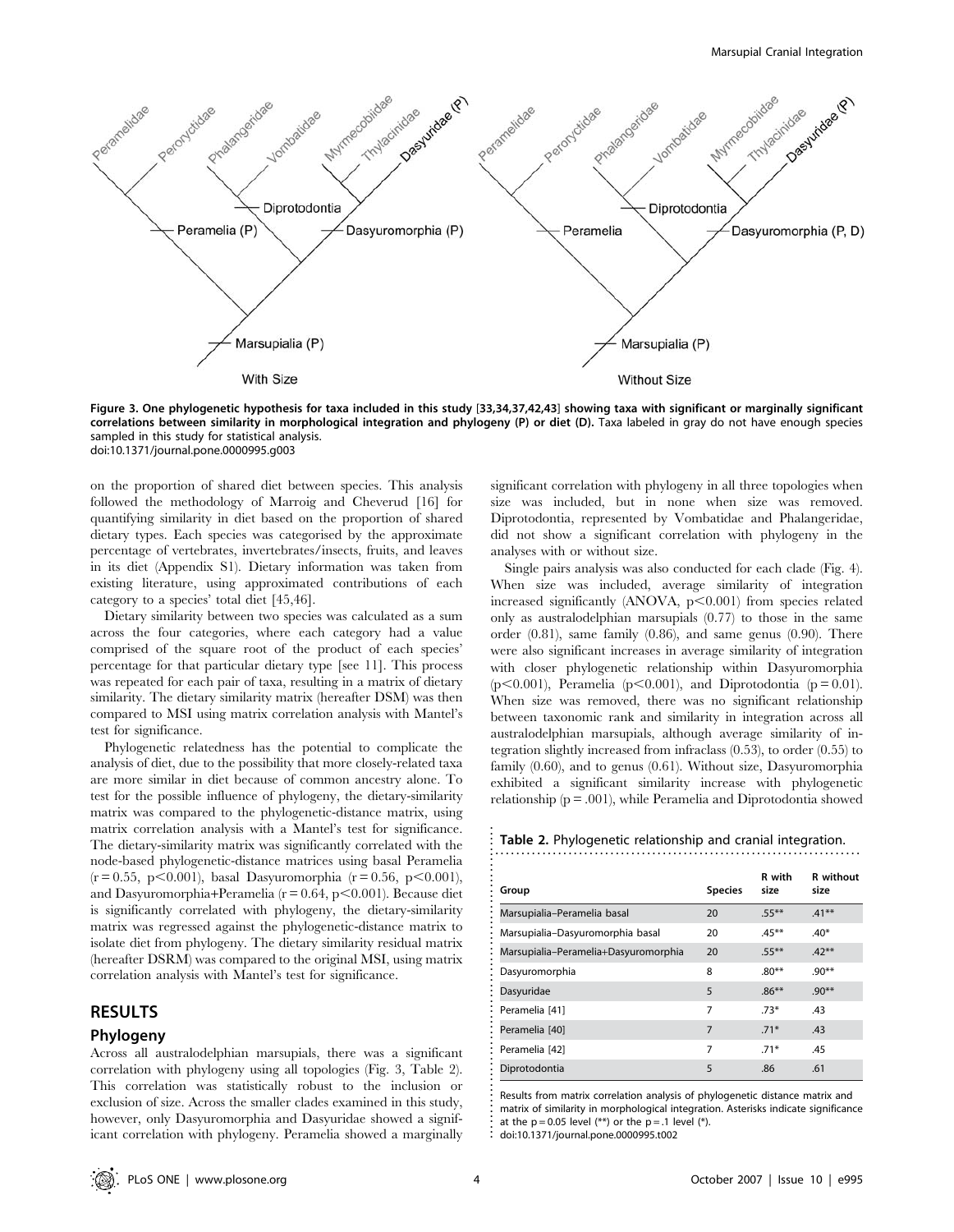

Figure 4. Average matrix correlation between species related at increasingly disparate taxonomic levels for all australodelphian marsupials (*&*), Dasyuromorphia (*m*), Diprotodontia (*N*), and Peramelia  $(*)$ , with (closed symbols) and without size (open symbols). doi:10.1371/journal.pone.0000995.g004

nonsignificant decreases in similarity of integration with phylogenetic relationship when size was removed.

#### Diet

Neither DSM nor DSRM were significantly correlated with similarity in morphological integration in any of the clades examined in this study (Fig. 3, Table 3). Results did not differ significantly among the three phylogenetic hypotheses used to calculate DSRM, and results are presented solely for the most recent phylogeny [37]. Across Dasyuromorphia, there was a marginally significant correlation with DSM when size was excluded. In other analyses, size-related correlations do not significantly affect results.

## **DISCUSSION**

..................................................

Within placental mammals, morphological integration has been analysed comparatively in Primates [12–17,47,48] and Carnivora [11]. Within both of these placental clades, correlation with phylogeny and diet varies, with some subclades showing significant correlations with phylogeny, some with diet, and others with neither factor. In both clades, size-related correlations significantly affect the relationship between phylogeny and cranial integration, but have little effect on the relationship between diet and cranial integration. Size is a evolutionary important factor, and size is often the dominant factor influencing trait variances and covariances [49] . While size remains an important factor influencing

Table 3. Dietary similarity and cranial integration.

| Group          | <b>DSM</b> |              | <b>DSRM</b> |              |
|----------------|------------|--------------|-------------|--------------|
|                | with size  | without size | With size   | without size |
| Marsupialia    | .25        | .24          | $-.06$      | .03          |
| Dasyuromorphia | .61        | $.60*$       | .21         | .13          |
| Dasyuridae     | .05        | .12          | .04         | .11          |
| Peramelia      | .41        | .40          | .20         | .25          |
| Diprotodontia  | .42        | .28          | .11         | .09          |

Results of matrix correlation analysis of dietary similarity matrix (DSM), dietary similarity residual matrix (DSRM), and matrix of similarity in morphological integration (MSI). Asterisks indicate significance at the  $p = 0.05$  level (\*\*) or the  $p = .1$  level  $(*)$ .

doi:10.1371/journal.pone.0000995.t003

morphological integration in marsupials, the relationships among phylogeny, diet, and similarity of integration are quite different than those observed in placentals.

Matrix correlation analysis and single pairs analysis produced consistent results in most analyses. Both support a significant relationship between phylogeny and similarity of integration across australodelphian marsupials. These three orders are quite morphologically distinct and diverged 40–50 million years ago [38]; therefore, this correlation between phylogenetic relationship and similarity in morphological integration is perhaps expected.

The three orders examined, however, display three different patterns with respect to phylogeny, size, and cranial integration. While Dasyuromorphia and Dasyuridae show significant correlations between phylogenetic distance and similarity of integration, both including and excluding size (Table 2), Diprotodontia only shows a correlation between phylogeny and integration in single pairs analysis, when size is included (Fig. 4). It should be noted that, because only phalangerids and a single vombatid were sampled, results for Diprotodontia may mainly reflect the lack of a phylogenetic signal within Phalangeridae, rather than in all diprotodontians.

Peramelia shows an intermediate pattern between Dasyuromorphia and Diprotodontia, with marginally significant correlations in matrix correlation analysis when size is included, but not when it is removed. All three phylogenetic hypotheses for Peramelia produced similar results. Interestingly, the differences in correlation values between analyses with and without size are greater in Peramelia than in other clades. Likewise, in single pairs analysis, Peramelia shows increased similarity of integration with phylogenetic relationship when size is included, but a negative correlation when size is removed. This result seems to be primarily influenced by a few taxa (e.g., *Peroryctes*) that show particularly low similarity of integration with other taxa, whether including or excluding size. However, Perameles nasuta, which shows comparatively high similarity of integration with other peramelians when size is included, displays the lowest similarity of integration values when size is removed, most notably with the congeneric species Perameles gunnii (0.22). As the congeneric peramelid species reflects only a single comparison, between Perameles nasuta and Perameles gunnii, greater sampling of congeneric species is necessary to determine if that low similarity of integration among species is a general characteristic of Peramelia. However, these results suggest that size-related correlations are a more significant factor within Peramelia than in the other marsupial orders considered in this study, even though they occupy a smaller range of size than either Dasyuromorphia or Diprotodontia [46].

These differences in the relative influence of phylogeny and of size on patterns of morphological integration are of potential importance to understanding macroevolutionary trends in morphological integration and differences in evolutionary patterns across large clades. These analyses demonstrate that size and phylogeny are correlated with similarity in patterns of integration, but with strikingly disparate influences in the examined clades. If trait correlations significantly influence morphological variation, then these patterns provide the diversity necessary to isolate and test the evolutionary consequences of different patterns of morphological integration with empirical data from real species.

In contrast to the results for phylogeny, no clade in this analysis shows a significant correlation between similarity of integration and diet (Table 3). Among australodelphian marsupial orders, only Dasyuromorphia shows a marginally significant correlation between DSM and similarity of integration, and only when size is removed from analysis. Because this relationship is not observed when dietary similarity is regressed against phylogeny (DSRM), it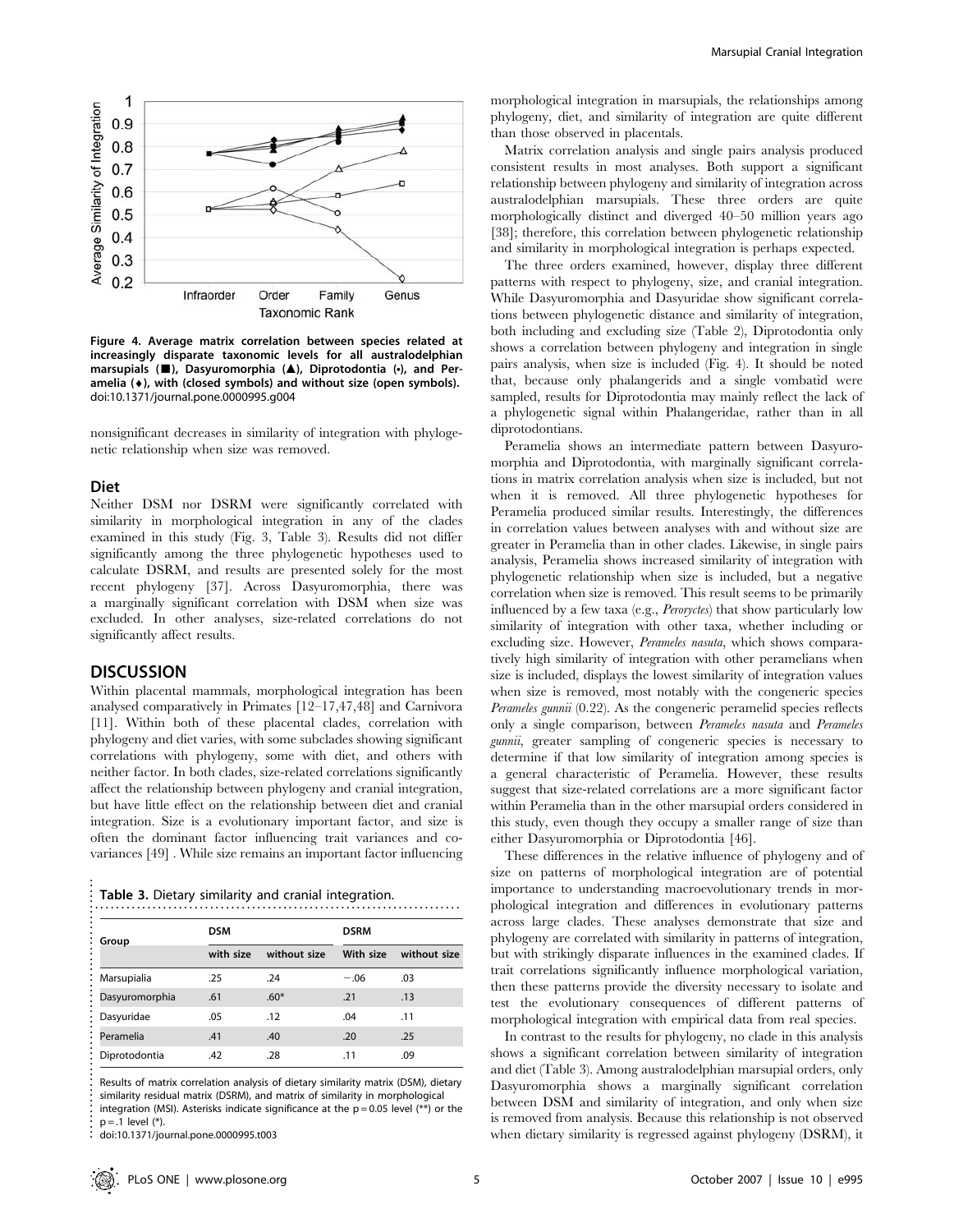is probable that the marginally significant correlation between DSM and similarity of integration merely reflects the strong correlation between phylogeny and similarity of integration. While both phylogeny and diet are strongly correlated with similarity in integration in placental taxa, although often in different clades, this study suggests that only phylogeny plays a significant role in morphological integration in australodelphian marsupials.

Diet is expected to influence morphological integration by inducing the functional integration of traits required for mastication. The marsupial species examined in this study include a broad range of ecological and morphological diversity, including hypercarnivorous (Thylacinus), invertivorous (Myrmecobius), and folivorous (*Trichosurus, Vombatus*) taxa, to species with a variety of mixed diets (Appendix S1). Therefore, this result does not simply reflect a lack of dietary diversity in sampled taxa, although marsupials are often considered to be less diverse in morphology and ecology than placentals. This lack of diversity has often been attributed to the observation that, in marsupials, the ossification of bones associated with feeding (premaxilla, maxilla, dentary) has been accelerated to accommodate the early birth and suckling of marsupials, relative to placentals [18–20,22,50]. If developmental timing or developmental integration is a major influence on morphological integration, then the early ossification of these bones that are typically associated with mastication may overshadow any diet-specific functional integration.

It is important to note that the relationship between morphological integration and morphological evolution are poorly understood [10]. A recent study of cranial shape in carnivorous marsupials [51], primarily dasyuromorphians, showed a strong correlation between diet and cranial shape. As discussed above, Dasyuromorphia was the only clade in this study to show a marginally significant correlation between cranial integration and diet, perhaps suggesting some relationship between morphological integration and cranial shape. While there are many hypotheses on the potential influence of character integration on morphological evolution, these have yet to be explicitly tested. Dasyuromorphia may well provide an ideal system for future studies of morphological integration's evolutionary significance, as cranial shape, ecomorphology, and, with this study, cranial integration, are all well studied for this clade.

This comparative study of morphological integration in the australodelphian cranium demonstrates that a broad range of patterns exist in the relationships among phylogeny and similarity in integration, but that phylogeny is significantly correlated with

## **REFERENCES**

- 1. Olson EC, Miller RL (1958) Morphological Integration. Chicago University of Chicago Press.
- 2. Pigliucci M, Preston K (2004) Phenotypic Integration. Oxford: Oxford University Press.
- 3. Schlosser G, Wagner GP, eds (2004) Modularity in development and evolution. Chicago: University of Chicago Press. pp 1–600.
- 4. Vermeij GJ (1973) Adaptation, versatility, and evolution. Syst Zool 22: 466–477.
- 5. Wagner GP (1996) Homologues, natural kinds and the evolution of modularity. Am Zool 36: 36–43.
- 6. Wagner GP (1995) Adaptation and the modular design of organisms. Advances in Artificial Life 929: 317–328.
- 7. Wagner GP, Altenberg L (1996) Perspective: Complex adaptations and the evolution of evolvability. Evolution 50: 967–976.
- 8. Emerson SB, Hastings PA (1998) Morphological correlations in evolution: Consequences for phylogenetic analysis. The Quarterly Review of Biology 73: 141–162.
- 9. Bolker JA (2000) Modularity in development and why it matters to evo-devo. Am Zool 40: 770–776.
- 10. Goswami A (2006) Cranial modularity shifts during mammalian evolution. Am Nat 168: 270–280.
- 11. Goswami A (2006) Morphological integration in the carnivoran skull. Evolution 60: 169–183.

similarity in integration in most clades. In contrast, while all examined placental orders exhibit some significant correlation between diet and similarity in integration, australodelphian marsupials do not show this relationship in any clade. These results support the finding of a previous study [11] that phylogeny is a primary factor influencing patterns of morphological integration in all large clades, while diet is a significant factor in only some clades. This study also suggests that the early ossification of the facial skeleton in marsupials may influence patterns of cranial integration and the relative importance of ecology in shaping morphological integration.

## SUPPORTING INFORMATION

Appendix S1 Species list, specimen numbers. Dietary categories used in construction of the dietary similarity matrix are invertivore (I), frugivore (Fr), folivore (Fo), and carnivore (C). \*The diet of Vombatus is primarily grasses and roots.

Found at: doi:10.1371/journal.pone.0000995.s001 (0.06 MB DOC)

Appendix S2 Matrix of similarity of morphological integration. The lower triangle is the original MSI. The upper triangle is MSI without size.

Found at: doi:10.1371/journal.pone.0000995.s002 (0.15 MB DOC)

## ACKNOWLEDGMENTS

I thank J.J. Flynn, L. Van Valen, C. Ross, N. Shubin, P.J. Wagner, and R.D. Martin for discussion and reviews of this manuscript. J.A. Finarelli, K.E. Sears, J. Marcot, E.G. Hunt, and K.R. Thomas provided criticisms of the concepts in this study. K. M. Smith aided with development of analytical tools. I thank W. Stanley (Field Museum), J. Spence (American Museum), L. Gordon (Smithsonian), P. Jenkins (Natural History Museum, London), K. Krohmann (Senckenberg), S. Hucknell (Queensland Museum), S. Van Dyck (Queensland Museum), H. Godthelp (Univ. New South Wales), W. Longmore (Museum Victoria), R. O'Brien (Museum Victoria), A. Musser (Australian Museum), S. Ingleby (Australian Museum), R. Jones (Australian Museum), D. Stemmer (South Australian Museum), and J. McNamara (South Australian Museum) for access to specimens.

#### Author Contributions

Conceived and designed the experiments: AG. Performed the experiments: AG. Analyzed the data: AG. Contributed reagents/materials/analysis tools: AG. Wrote the paper: AG.

- 12. Ackermann RR, Cheverud JM (2000) Phenotypic covariance structure in tamarins (genus Saguinus): a comparison of variation patterns using matrix correlation and common principal components analysis. Am J Phys Anthropol 111: 489–501.
- 13. Ackermann RR, Cheverud JM (2004) Morphological integration in primate evolution. In: Pigliucci M, Preston K, eds (2004) Phenotypic Integration. Oxford: Oxford University Press. pp 302–319.
- 14. Cheverud JM (1996) Developmental integration and the evolution of pleiotropy. Am Zool 36: 44–50.
- 15. Cheverud JM (1989) A comparative analysis of morphological variation patterns in the Papionines. Evolution 43: 1737–1747.
- 16. Marroig G, Cheverud JM (2001) A comparison of phenotypic variation and covariation patterns and the role of phylogeny, ecology, and ontogeny during cranial evolution of New World monkeys. Evolution 55: 2576–2600.
- 17. Marroig G, Vivo M, Cheverud JM (2004) Cranial evolution in sakis (Pithecia, Platyrrhini) II: evolutionary processes and morphological integration. J Evol Biol 17: 144–155.
- 18. Smith KK (2001) Early development of the neural plate, neural crest and facial region of marsupials. J Anat 199: 121–131.
- 19. Smith KK (2001) Heterochrony revisited: the evolution of developmental sequences. Biol J Linn Soc 73: 169–186.